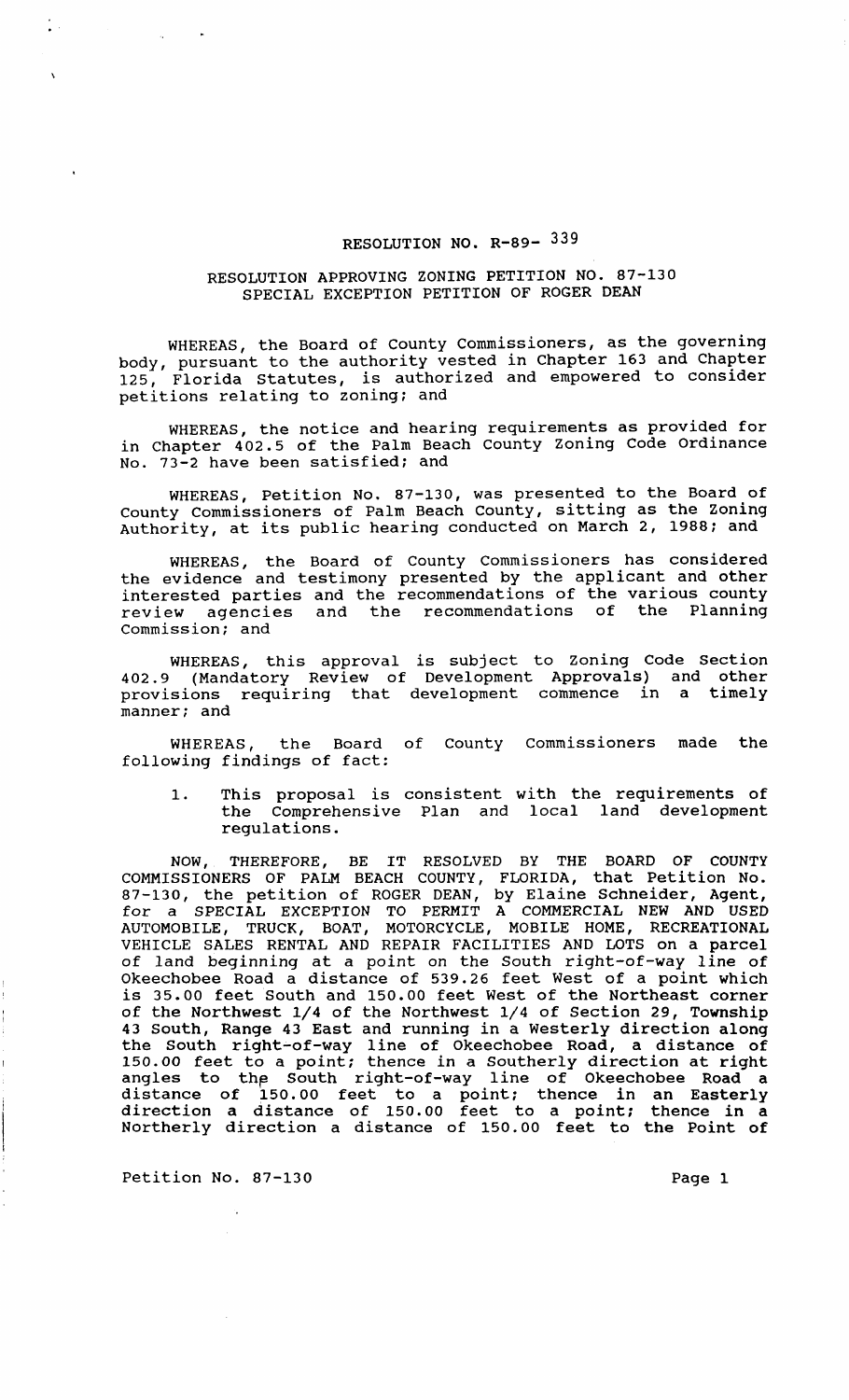Beginning, being located on the southwest corner of the intersection of Okeechobee Boulevard (S.R. 704) and Manor Drive, in a CG-General Commercial Zoning District, was approved as advertised, subject to the following conditions:

- 1. Prior to certification, the site plan shall be amended to indicate the following:
	- a. Required landscape strips along the western and southern property lines, including the required 6 foot CBS wall where this lot abuts residentially zoned property.
	- b. Required terminal islands.
	- c. Required trees in all terminal islands.
	- d. Required interior landscape area.
- 2. Outdoor lighting used to illuminate the premises shall be low intensity and directed away from adjacent properties and streets, shining only on the subject site.
- 3. No outdoor loudspeaker system shall be permitted on site.
- 4. Use of the site shall be limited to the sale and<br>cleaning of new and used automobiles and trucks. No cleaning of new and used automobiles and trucks. mechanical or body repair work shall be permitted on site.
- 5. Vehicle parking shall be limited to the parking spaces<br>designated on the approved site plan. No parking of designated on the approved site plan. vehicles is to be allowed in landscaped areas, rightof-way, or interior drives.
- 6. No outside storage of disassembled vehicles or parts thereof shall be permitted on site.
- 7. If a Specialized Vehicular Use Area is utilized for display of vehicles, there shall be a barrier separating it from customer parking. This barrier may be in the form of a landscape strip, curbing, removable bollards or other suitable barrier approved by the Zoning Division.
- 8. Vehicles shall not be test driven off-site on streets in a residential neighborhood.
- 9. No off-premises signs shall be permitted on site.
- 10. No stock loading or dumpster pickup will be permitted

Petition No. 87-130 Page 2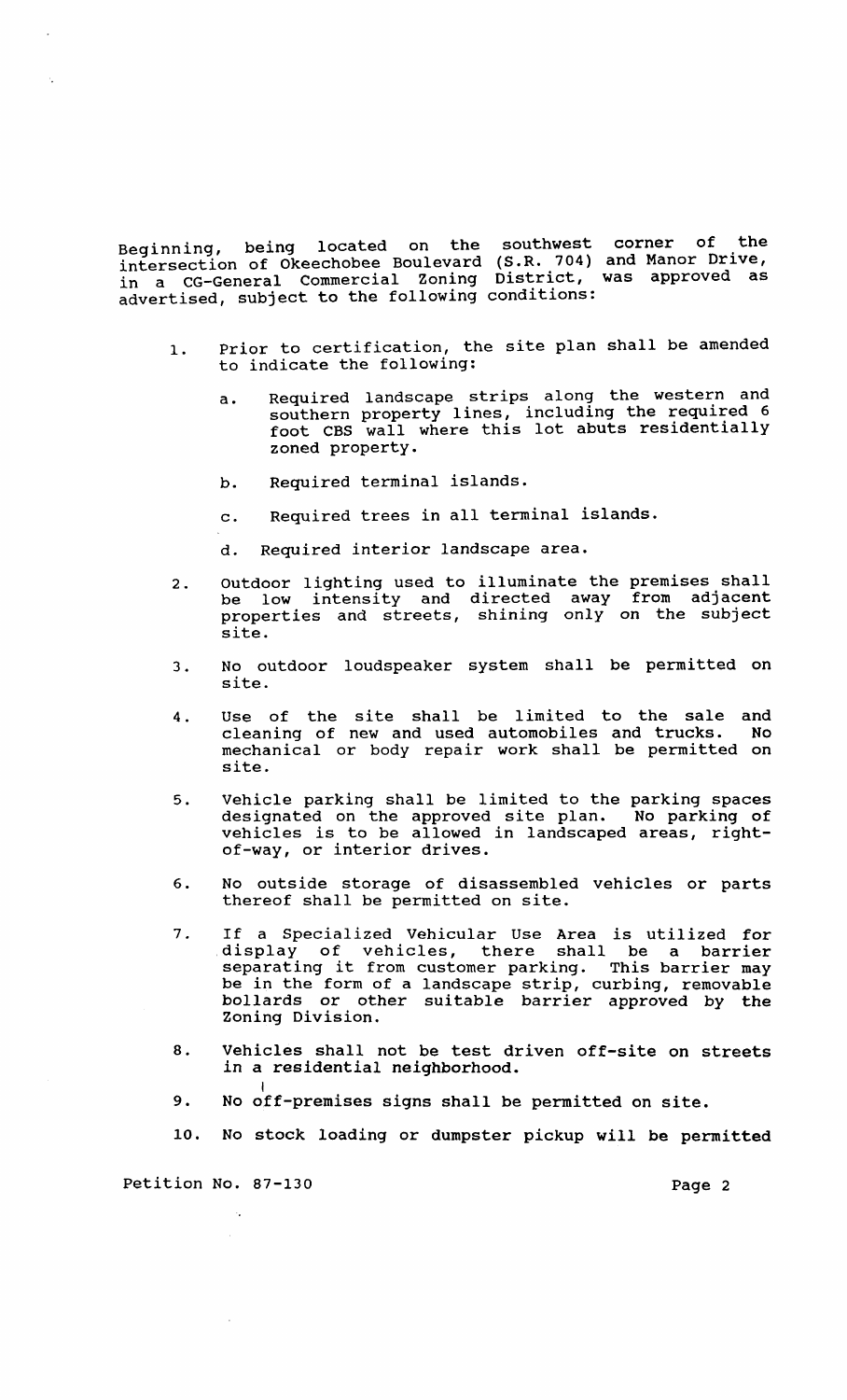between the hours of 9:00 p.m. and 7:00 a.m.

- 11. No vehicle shall be parked with its hood or truck open, nor elevated off the ground in any way. Vehicles shall not be parked in any right-of-way or driveway.
- 12. No advertising flags, foreign flags, pennants, banners, streamers, balloons, signs upon any vehicles, prices or vehicle stock numbers or other information as required to be posted on such vehicles by law other than upon a sticker affixed to a side window, or similar objects, sticket difficulte which is a seriously to attract the public's attention off-site shall be displayed outdoors, or upon any buildings, vehicle or wall, other than inside a window as may be permitted by the Sign Code .
- 13. Exterior lighting shall not exceed 25 feet in height and shall be directed away from adjacent properties. When measured on site, ten (10) feet from the property line with a light meter held six (6) feet above grade, the illumination shall not exceed:
	- a. 100 foot candles within display areas; and
	- b. 40 foot candles within all other areas.
	- c. After 11:00 p.m., the same measurement shall be as follows:
		- i. 50 foot candles within display areas; and
		- ii. 40 foot candles within all other areas.
- 14. The petitioner shall provide an area on-site to unload vehicles from car carriers. This area shall be a minimum of 15 feet wide and 60 feet long, shall have minimum of 15 feet wide and 60 feet long, shall have<br>sufficient maneuvering area adjacent to it, shall be located out of the vehicular traffic circulation, and shall not be adjacent to residentially zoned lots.
- 15. The site shall be limited to three (3) separate entrances onto Okeechobee Boulevard. The center entrances onto Okeechobee Boulevard. The cente entrance shall align with the existing median opening.
- 16. The developer shall retain the stormwater runoff in accordance with all applicable agency requirements in effect at the time of the permit application. However, at a minimum, this development shall retain onsite three (3) inches of the stormwater runoff generated by a three (3) year-one (1) hour storm as required by the Permit Section, Land Development Division. The drainage system shall be maintained in an acceptable

Petition No. 87-130 Page 3

 $\mathcal{L}^{\mathcal{L}}$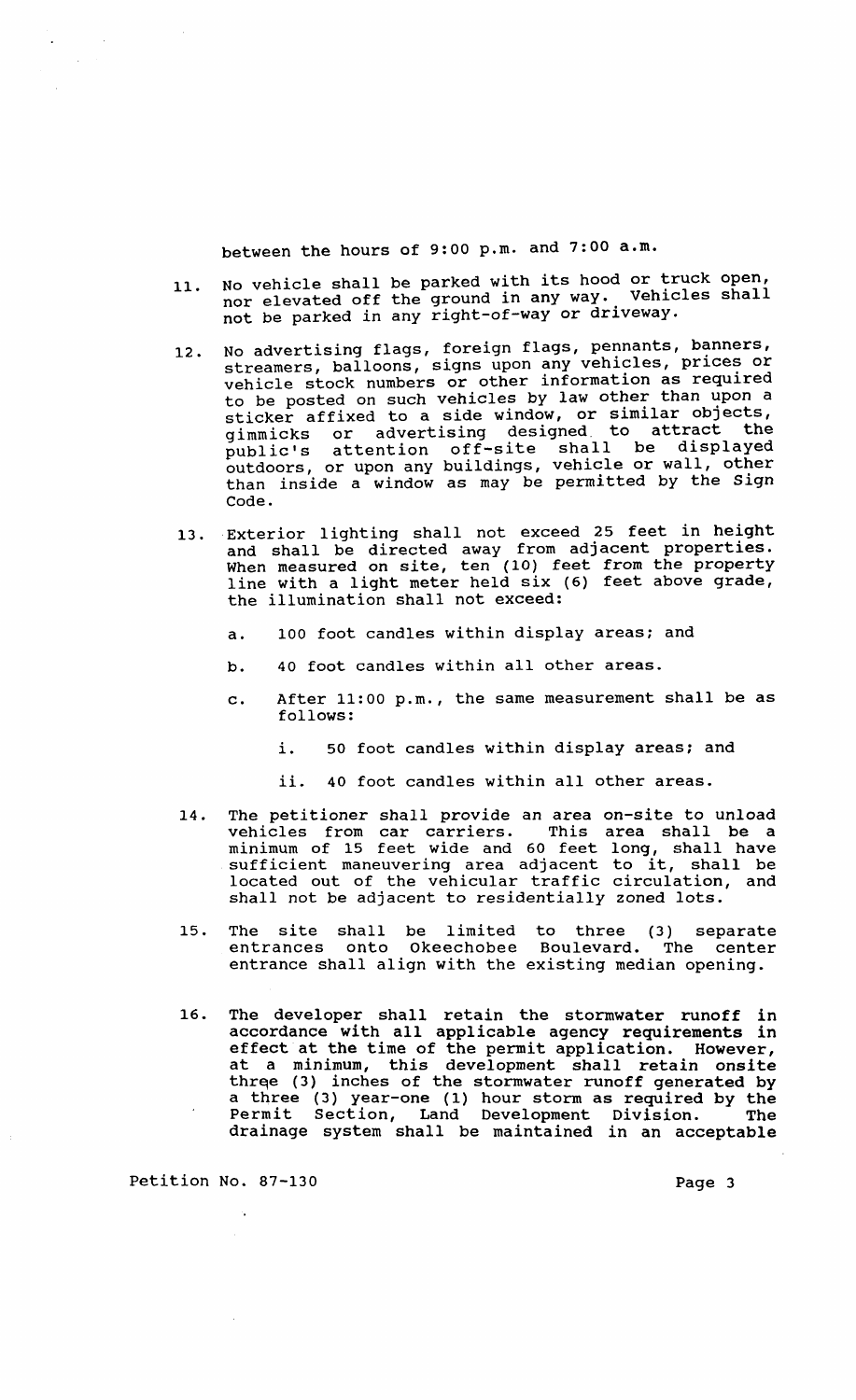condition as approved by the county Engineer. In the event that the drainage system is not adequately event ends are the probability of the County Engineer, this mathed in accormance by the Code Enforcement Board for enforcement.

- 17. If required by the County Engineer or the South Florida It required by end county and developer shall design the drainage system such that storm water runoff from the urainage byboom back bilaw and paved shall be separate from those areas which may contain hazardous or undesirable waste from the proposed site.
- 18. The property owner shall convey for the ultimate rightof-way of Okeechobee Boulevard 80 feet from centerline within 90 days of the approval of the Resolution approving this project or prior to issuance of the first Building Permit, whichever shall first occur.
- 19. The property owner shall pay Fair Share Fee in the amount & manner required by Fair Share contribution for Road Improvements Ordinance as it presently exists or as it may from time to time be amended. Presently the<br>Fair Share Fee for this project is \$2,009.00 (75 Fair Share Fee for this project is  $$2,009.00$ additional trips X \$26.79 per trip).
- 20. In addition the petitioner shall contribute the amount of \$403.00 as established in Article V section 3 (Insignificant Project standard) of the proposed Traffic Performance Standards Code. These total funds of \$403.00 shall be paid prior to the issuance of the first Building Permit.
- 21. The Property Owner/Developer shall saw-cut and remove all excess existing pavement within the Okeechobee Boulevard right-of-way for the entire Roger Dean Center (approximately 300 feet of frontage along Okeechobee Boulevard). All remaining areas shall be planted with solid sod. Zoning Conditions which require construction within the Florida Department of Transportation rightof-way shall all be subject to approval by the Florida Department of Transportation and the County Engineer.
- 22. If the "Fair Share Contribution for Road Improvements Ordinance" is amended to increase the Fair Share Fee, this additional amount of \$403.00 shall be credited toward the increased Fair Share Fee.
- 23. The! application and engineering plans, calculations, etc. to construct well and/or septic tank must be submitted to the Health Department prior to site plan approval (or prior to issuance of Building Permit for

Petition No. 87-130 Page 4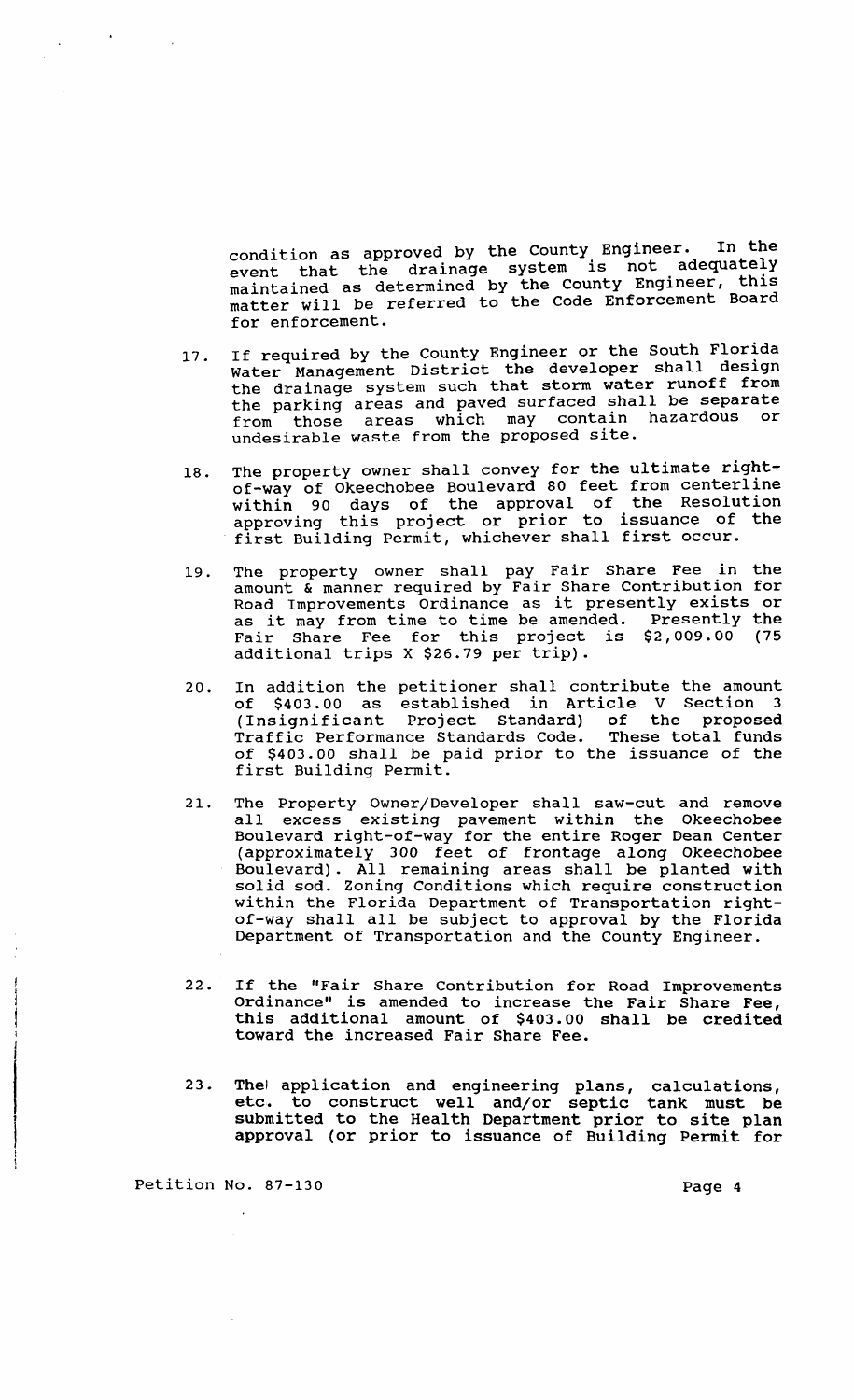straight rezoning).

- 24. Because water service is available to the property, a well shall not be approved for potable water use.
- 25. There shall be no repair, oil change or maintenance of mechanical equipment conducted on the property until the facility is connected to a public sewer system.
- 26. A Unity of Control shall be executed covering the entire site. Two (2) copies of properly executed Unity of control documents shall be submitted to the Zoning Division simultaneously with the site Plan Review Committee submittal.
- 27. Landscaping along the south property line where this use abuts the existing mobile home park shall be upgraded by planting canopy trees a minimum of 12 feet in height, planted a maximum of 20 feet on center.
- 28. The property owner shall convey, within ninety (90) days of approval, the additional right-of-way on days of approvant and dadressman fight of may on aligns with the existing median opening. This right-ofway shall be a minimum of twelve (12) feet in length, 150 feet in width, with a taper length of 180 feet.
- 29. Trees within the perimeter landscape strips shall be a minimum of ten (10) to twelve (12) feet overall height at the time of planting.

Petition No. 87-130 Page 5

 $\overline{1}$